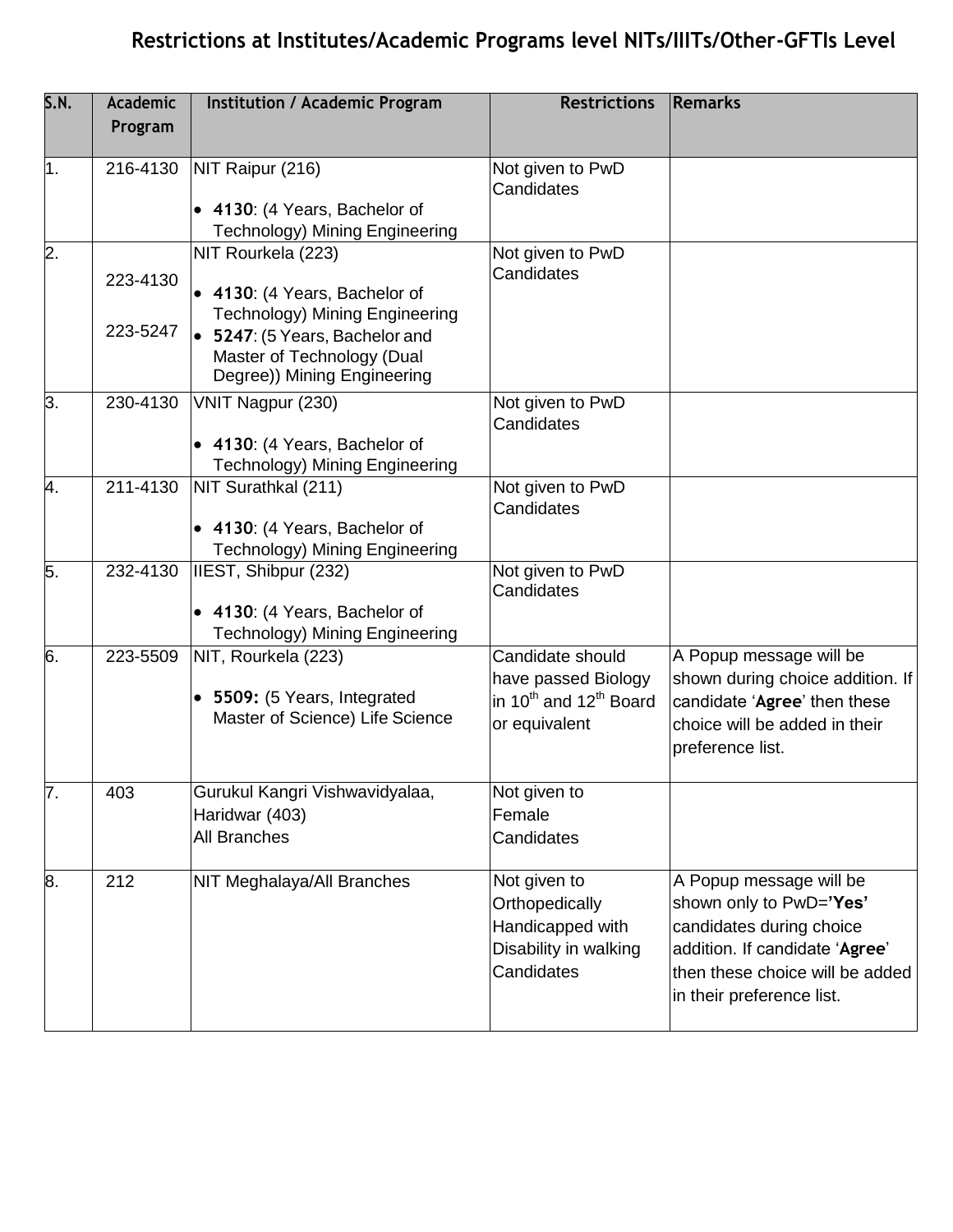| <b>S.N.</b> | <b>Academic</b><br>Program | Institution / Academic Program                                                                                                                                                                                                                                                                       | <b>Restrictions</b>                                                                                                                                                                                                      | <b>Remarks</b>                                                                                                                                                                      |
|-------------|----------------------------|------------------------------------------------------------------------------------------------------------------------------------------------------------------------------------------------------------------------------------------------------------------------------------------------------|--------------------------------------------------------------------------------------------------------------------------------------------------------------------------------------------------------------------------|-------------------------------------------------------------------------------------------------------------------------------------------------------------------------------------|
| 9.          | 307-4110                   | Indian Institute of Information<br>Technology (IIIT), Sri City,<br>Chittoor<br>4110: Computer<br>Science and<br>Engineering (4 Years,<br>Bachelor of<br>Technology)                                                                                                                                  | <b>For Both Programmes:</b><br>Not given to Orthopedically<br>Handicapped with disability<br>in walking Candidates,<br>Not given to orthopedically<br>handicapped with Blindness<br>or Low Vision                        | A Popup message will be<br>shown only to PwD='Yes'<br>candidates during choice<br>addition. If<br>candidate 'Agree' then these<br>choice will be added in<br>their preference list. |
|             | 307-4114                   | 4114: Electronics and<br>Communication<br>Engineering (4 Years,<br>Bachelor of<br>Technology)                                                                                                                                                                                                        | Not given to<br>orthopedically<br>handicapped with<br>hearing impairment                                                                                                                                                 |                                                                                                                                                                                     |
| 10.         | 213                        | <b>NIT Nagaland</b><br><b>All Branches</b>                                                                                                                                                                                                                                                           | Not given to Orthopedically<br>Handicapped with Disability<br>in walking Candidates                                                                                                                                      | A Popup message will be<br>shown only to PwD='Yes'<br>candidates during choice<br>addition. If<br>candidate 'Agree' then these<br>choice will be added in<br>their preference list. |
| 11.         | 402                        | <b>BITS Mesra</b><br>4125: (4 Years, Bachelor<br>$\bullet$<br>of Technology)<br><b>Mechanical Engineering</b><br>4144: (4 Years, Bachelor<br>$\bullet$<br>of Technology) Electrical<br>and Electronics<br>Engineering<br>4145: (4 Years, Bachelor<br>of Technology)<br><b>Production Engineering</b> | Not given to PwD<br>Candidates                                                                                                                                                                                           |                                                                                                                                                                                     |
| 12.         | 308                        | <b>IIIT Vadodara</b><br>4110: (4 Years, Bachelor<br>of Technology) Computer in walking Candidates<br>Science & Engineering<br>4146: (4 Years, Bachelor<br>$\bullet$<br>of Technology)<br><b>Information Technology</b>                                                                               | Not given to Orthopedically<br><b>Handicapped with Disability</b><br>Not given to orthopedically<br>handicapped with Blindness<br>or Low Vision<br>Not given to orthopedically<br>handicapped with hearing<br>impairment | A Popup message will be<br>shown only to PwD='Yes'<br>candidates during choice<br>addition.<br>If candidate 'Agree' then these<br>choice will be added in their<br>preference list. |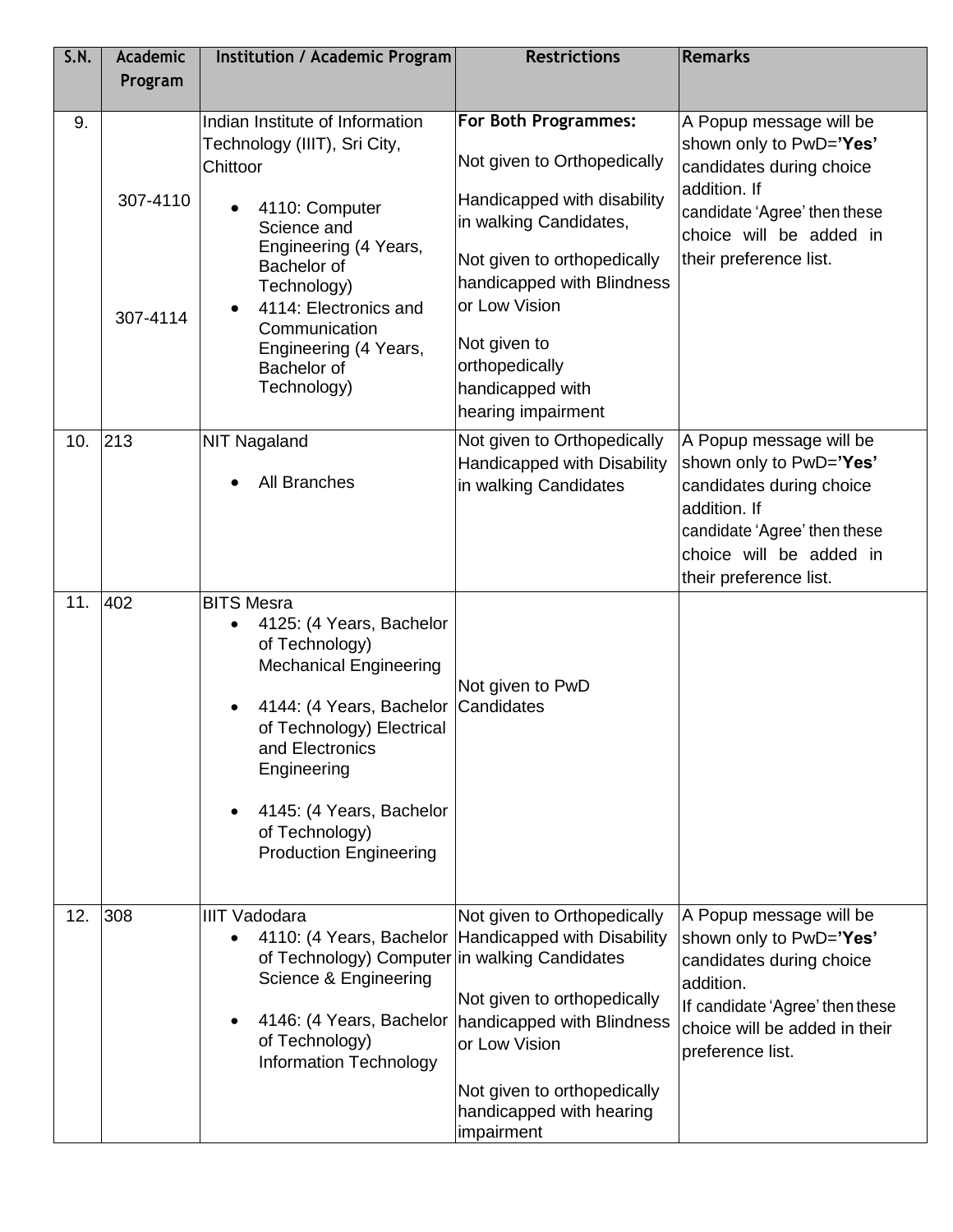| 13. | 327 | <b>IIIT Vadodara International</b><br>Campus<br>4110: (4 Years, Bachelor   in walking Candidates<br>$\bullet$<br>of Technology) Computer<br>Science & Engineering | Not given to Orthopedically<br>Handicapped with Disability<br>Not given to orthopedically<br>handicapped with Blindness<br>or Low Vision<br>Not given to orthopedically<br>handicapped with hearing<br>impairment | A Popup message will be<br>shown only to PwD='Yes'<br>candidates during choice<br>laddition.<br>If candidate 'Agree' then these<br>choice will be added in their<br>preference list. |
|-----|-----|-------------------------------------------------------------------------------------------------------------------------------------------------------------------|-------------------------------------------------------------------------------------------------------------------------------------------------------------------------------------------------------------------|--------------------------------------------------------------------------------------------------------------------------------------------------------------------------------------|